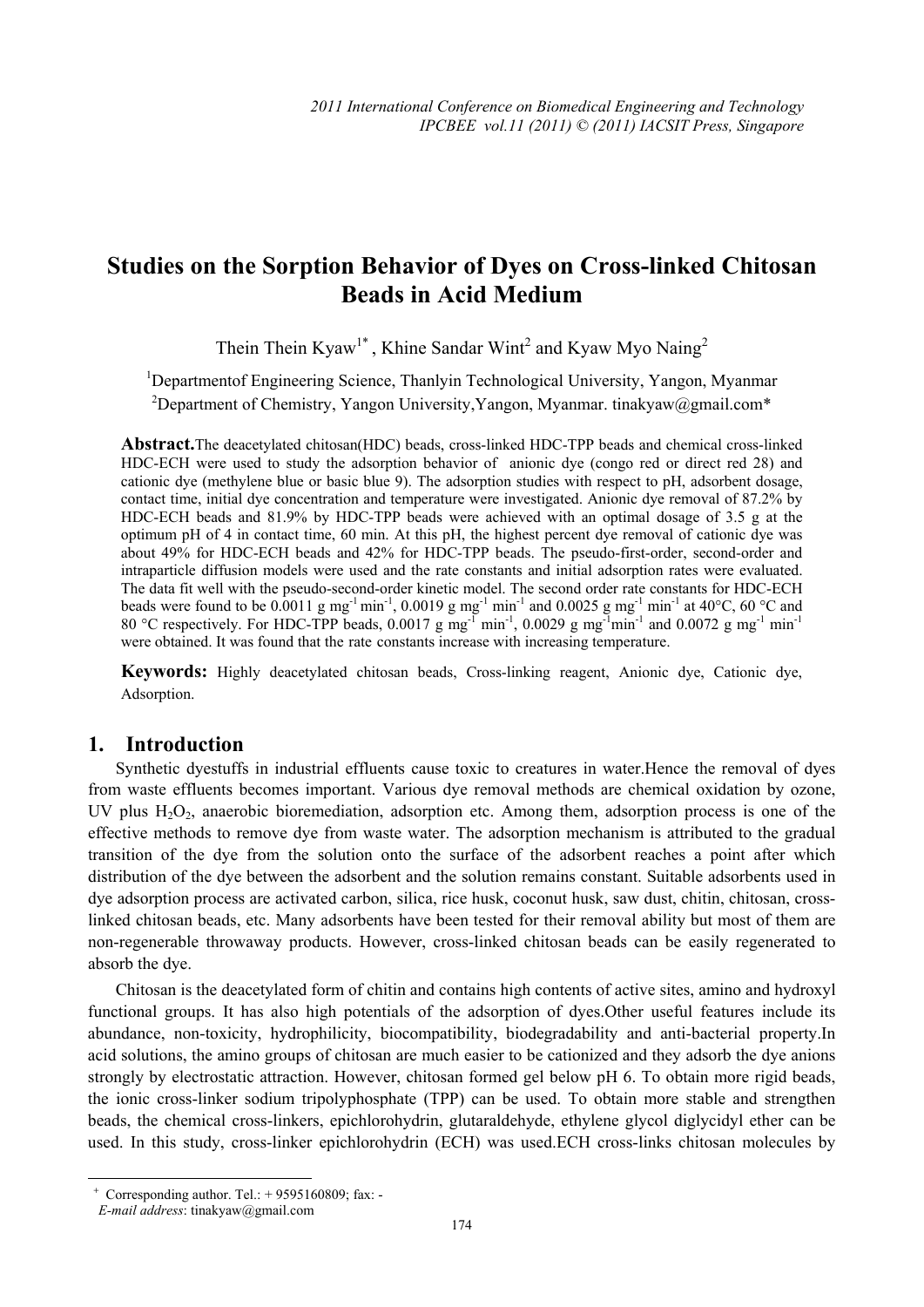connecting mostly with the –OH group of chitosan.Therefore, ECH does not reduce the major adsorption site (-NH3+) on chitosan attracting the anion of dye via electrostatic interaction.

In this research, the main aim is to study the adsorption behavior of dyes on cross- linked chitosan beads in acid medium then the percent dye removal from aqueous solution by using chitosan beads in industrial textile dye effluents were comparatively studied. In addition to this, the dye adsorbed beads were also recycled.

## **2. Experimental Procedure**

Commercial chitosan was used in experimental work and the apparatus used were Mettler (Gottigen, Germany), Viscometer (Technico, England), pH meter (Jenway, England), Magnetic stirrer ( Bibby Sterilin, England), Water bath ( Rikakikai Co. Ltd., Japan ), Spectrophotometer 259 ( Ciba- Corning ), Shaker bath SBS 30 ( Bibby, England ). The preparation, determinations and analysis were carried out according to the recommended standard procedures. During the experiments, the equipment together with the supporting facilities was used at the Department of Chemistry, Yangon University.

A batch system was applied to study the adsorption of anionic and cationic dyes from aqueous solutions by cross-linked HDC beads. More rigid chitosan beads were prepared using sodium tripolyphosphate (TPP) in acid solutions and chemical cross-linking reagent, epichlorohydrin (ECH) was used to get highest adsorption capacity. Factors affecting on the adsorption kinetics at different pH, adsorbent dosage, contact time, and temperature were determined. The six adsorption/desorption cycles of dye adsorbed chitosan beads were done. The effect of pH and adsorbent dosage on the percent dye removal of the cross-linked HDC and non-cross-linked HDC beads in ITDE solution were determined.

#### **3. Results and Discussion**

 In this section, the resultant data from studies on the adsorption behavior of dyes on cross-linked chitosan beads were summerised. Anionic dye removal of 87.2% by HDC-ECH beads and 81.9% by HDC-TPP beads were achieved with an optimal dosage of 3.5 g at the optimum pH of 4 in contact time, 60 min were noted in Table 3.1 and Figure 3.1.

|                | Dose | HDC-TPP      |               | HDC-ECH      |               |
|----------------|------|--------------|---------------|--------------|---------------|
| No             | (g)  |              |               |              |               |
|                |      | $C_{\rm e}$  | $\frac{0}{0}$ | $C_{e}$      | $\frac{0}{0}$ |
|                |      | $(mgL^{-1})$ | removal       | $(mgL^{-1})$ | removal       |
|                |      |              |               |              |               |
| 1              | 0.5  | 35.0         | 65.0          | 23.5         | 76.5          |
| $\overline{2}$ | 1.0  | 29.5         | 70.2          | 19.0         | 81.0          |
| 3              | 1.5  | 25.2         | 74.8          | 16.5         | 83.5          |
| 4              | 2.0  | 20.7         | 79.3          | 13.6         | 86.4          |
| 5              | 2.5  | 18.8         | 81.2          | 12.9         | 87.1          |
| 6              | 3.0  | 18.5         | 81.5          | 12.8         | 87.2          |
|                | 3.5  | 18.1         | 81.9          | 12.8         | 87.2          |
|                |      |              |               |              |               |

Table 3.1 Experimental data for adsorption of anionic dye (congo red) at different adsorbent dosages

At this pH, the highest percent dye removal of cationic dye was about 49% for HDC-ECH beads and 42% for HDC-TPP beads. The data fit well with the pseudo-second-order kinetic model. The second order rate constants for HDC-ECH beads were found to be 0.0011 g mg-1 min-1, 0.0019 g mg-1 min-1 and 0.0025 g mg-1 min-1 at  $40^{\circ}$ C,  $60^{\circ}$ C and  $80^{\circ}$ C respectively. For HDC-TPP beads, 0.0017 g mg-1 min-1, 0.0029 g mg-1 min-1 and 0.0072 g mg-1 min-1 were obtained. The rate constants increase with increasing temperature. The thermodynamic parameter, activation energy of adsorption (Ea) was also determined. The Ea value of second-order kinetic adsorption reaction with anionic dye was found to be -17.06 kJmol-1 for HDC-ECH beads and 34.96 kJmol-1 for HDC-TPP beads. For cationic dye Ea was found to be -62.07 kJ mol-1 for HDC-ECH beads and -20.87 kJ mol-1 for HDC-TPP beads as shown in Table 3.2, Figure 3.2 and 3.3.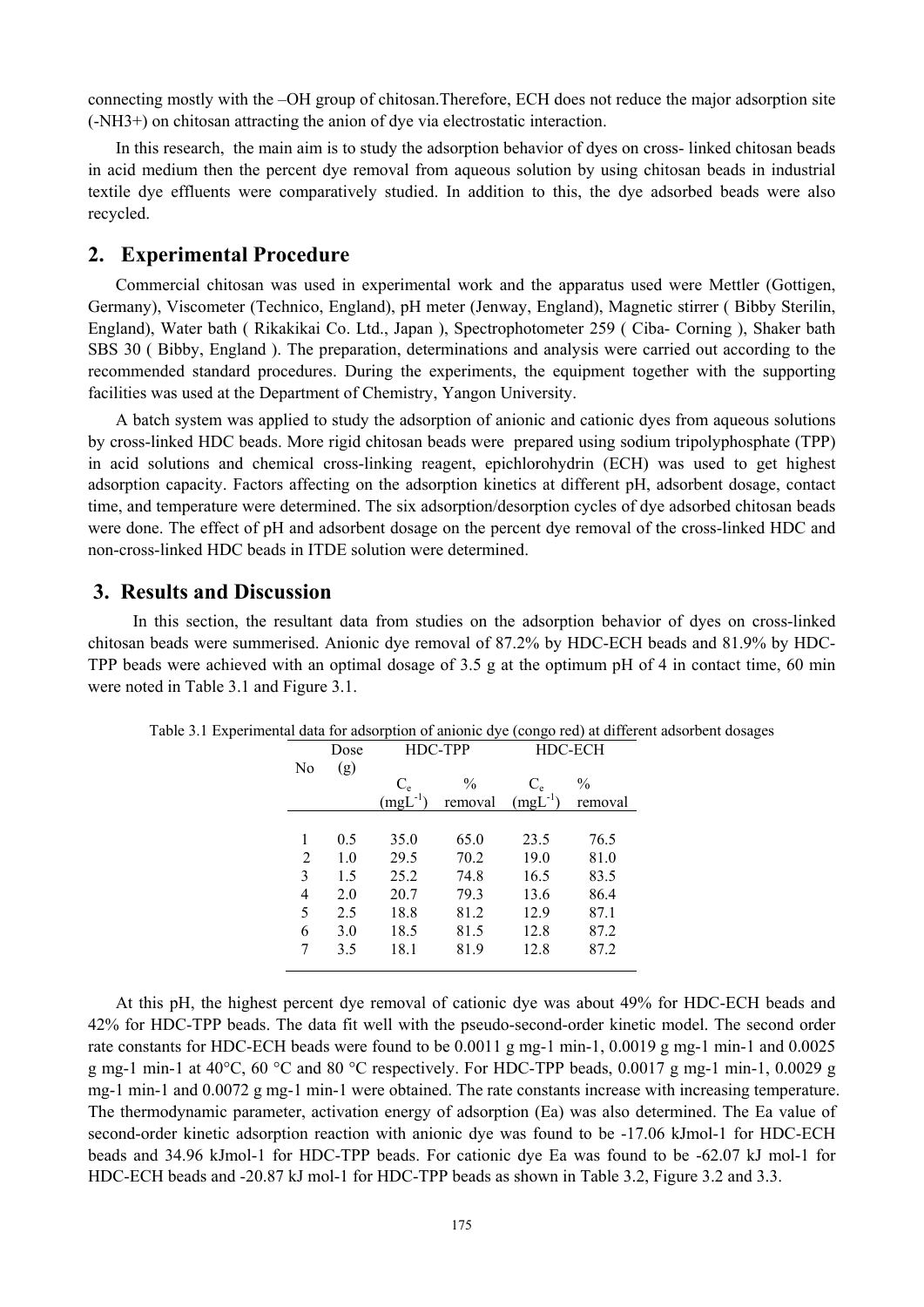





Figure 3.2 Reciprocal of dye adsorbed with contact time for anionic dye by HDC-ECH beads at different temperatures

Temp (K) HDC-TPP  $\overline{k_2}$  $(g \text{ mg}^{-1} \text{ min}^{-1})$ h  $(mg g^{-1} min^{-1})$ ki  $(g \text{ mg}^{-1} \text{ min}^{-1})$ 353 0.0072 3.186 1.2493 333 0.0029 1.580 1.2596 313 0.0018 0.957 2.1158 Ea  $(kJmol^{-1})$ - 34.96

Table 3.2 (a) Kinetic and thermodynamic data for the adsorption of anionic dye on HDC-TPP

Table 3.2 (b) Kinetic and thermodynamic data for the adsorption of anionic dye on HDC-ECH beads

| Temp        | HDC-ECH        |                                                                      |        |  |  |  |
|-------------|----------------|----------------------------------------------------------------------|--------|--|--|--|
| (K)         | k <sub>2</sub> | h                                                                    | $k_i$  |  |  |  |
|             |                | $(g mg^{-1} min^{-1})$ $(mg g^{-1} min^{-1})$ $(g mg^{-1} min^{-1})$ |        |  |  |  |
|             |                |                                                                      |        |  |  |  |
| 353         | 0.0025         | 2.516                                                                | 2.8249 |  |  |  |
| 333         | 0.0019         | 1.950                                                                | 3.1129 |  |  |  |
| 313         | 0.0011         | 1.179                                                                | 3.2257 |  |  |  |
|             |                |                                                                      |        |  |  |  |
| $E_{a}$     |                | $-17.06$                                                             |        |  |  |  |
| $(kJmol-1)$ |                |                                                                      |        |  |  |  |

## **4. Conclusion**

The percent removal of typical dye such as anionic dye (congo red) and cationic dye (methylene blue) were controlled by the factors affecting on adsorption capacity such as pH, adsorbent dosage, contact time, and temperature. The adsorption capacity increases largely with decreasing pH of the dye solution. The highest percent removal of anionic dye achieved at pH 4, in contact time of 60 min, by adsorbent dose of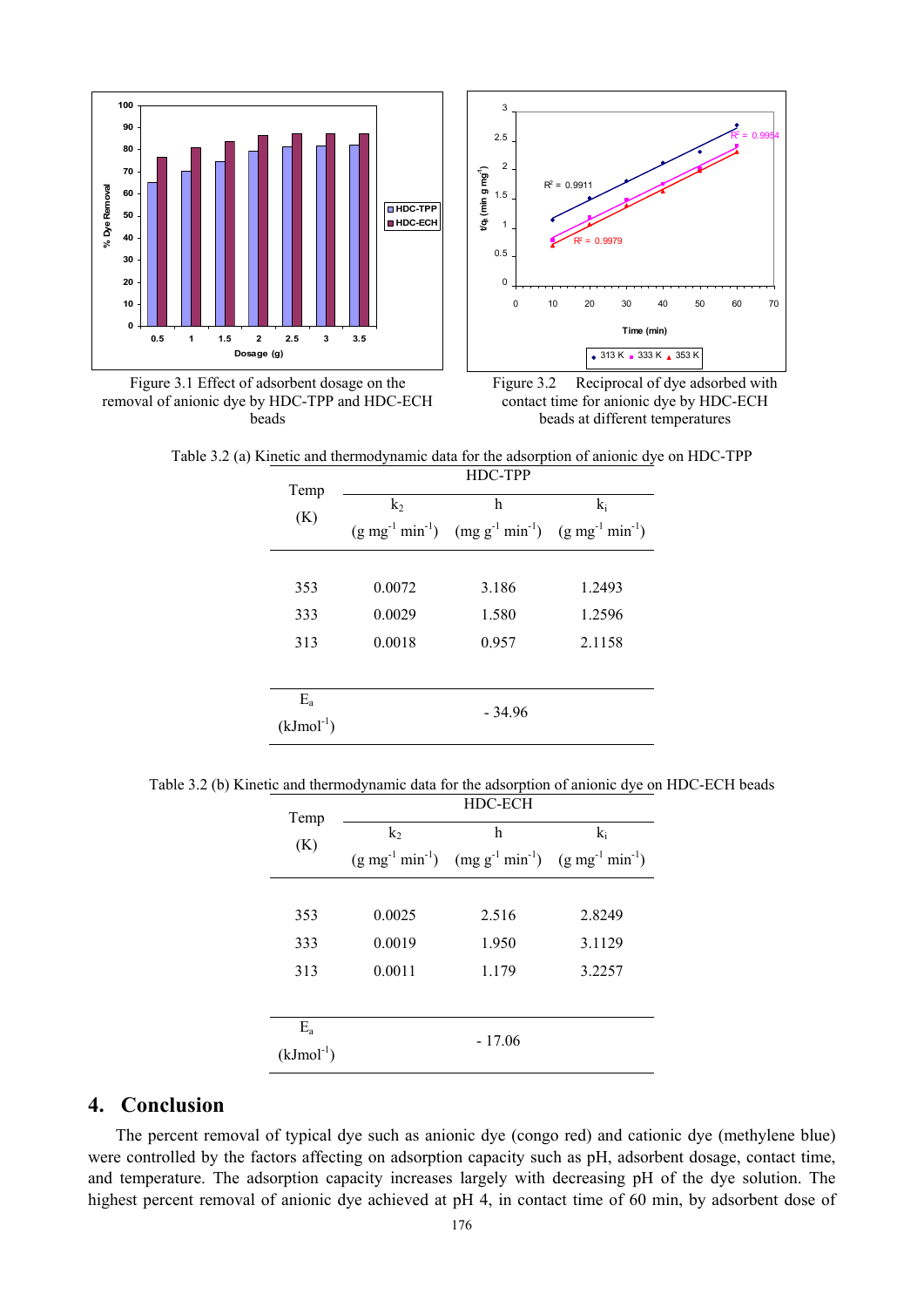3.5g used and 100mg/L of initial dye concentration. When 3.0 g absorbent and 20 mg/L of initial dye concentration was used and at contact time of 60 min, the highest percent removal of cationic dye of 48.1% can be achieved. It can be concluded that the high adsorption capacity of the cross-linked chitosan beads in



Figure 3.3 Relationship between the natural logarithm of the absorption rate constant and the reciprocal of the absolute temperature.

acidic solutions is due to the strong electrostatic interactions between its adsorption site  $-NH_3^+$ . The effect of temperature on adsorption was found to be an increase in the temperature leads to an increase in initial adsorption rate but the adsorption capacities at 60 min are close to each other.

The highest correlation coefficient  $R^2$  was suggested that the dye adsorption process is predominant by the pseudo-second-order adsorption mechanism at the high temperature. The second order rate constant,  $k_2$ increases with an increasing temperature. It was also found that the initial adsorption rate increases by one step which varies with the temperature. The intraparticle diffusion had occurred since the intraparticle diffusion rate constants  $(k<sub>i</sub>)$  also varies with the temperature. In this study the anionic dyed loaded beads were used for recycling study by adjusting the pH at 10 where the dye uptake was minimal. It can be concluded that the decrease in efficiency was not due to deactivation of the binding sites, but due to the loss of adsorbent mass itself during the desorption process.

In the comparative study of adsorption of ITDE it was found that HDC-ECH beads has higher percent dye removal (90%) than the non- cross-linked HDC beads for dye removal(69%).

### **5. Recommendation**

- Different cross-linkers should be applied in the preparation of cross-linked chitosan beads for further efficiency.
- Adsorption / desorption should be studied by using wet cross-linked chitosan beads
- Adsorption of cationic dyes on cross-linked chitosan beads in basic medium

#### **6. Acknowledgement**

 The author wish to express deepest gratitude to Professor Nyunt Wynn, Dr Kyaw Myo Naing, Department of Chemistry, for his kind guidance, invaluable suggestion and for providing the research facility.

#### **7. References**

- [1] Allen, S. J., and Koumanova, B., (2005), "Decolourisa -tion of Water / Waste Water using Adsorption", *Journal of the University of Chemical Technology and Metallurgy*, **40**, 175-192
- [2] Gordon, M. B., (1961), "Physical Chemistry", Mc Graw-Hill, New York, 62
- [3] Kaplan, D. L., (1998), "Biopolymer from Renewable Resources", Department of Chemical Engineering, Biotechnology Center, Tafts University, USA
- [4] Kumar, M. N. V. R. (2000), "A Review of Chitin, Chitosan Application", React. Funct. Polym. **46**, 1-27
- [5] Mc Kay, G., and Ho, Y. S., (1989), "Rate Studies for the Adsorption of Dyestuffs on Chitin", *Journal of Colloidal and Interface Science*, **95**, 108-119